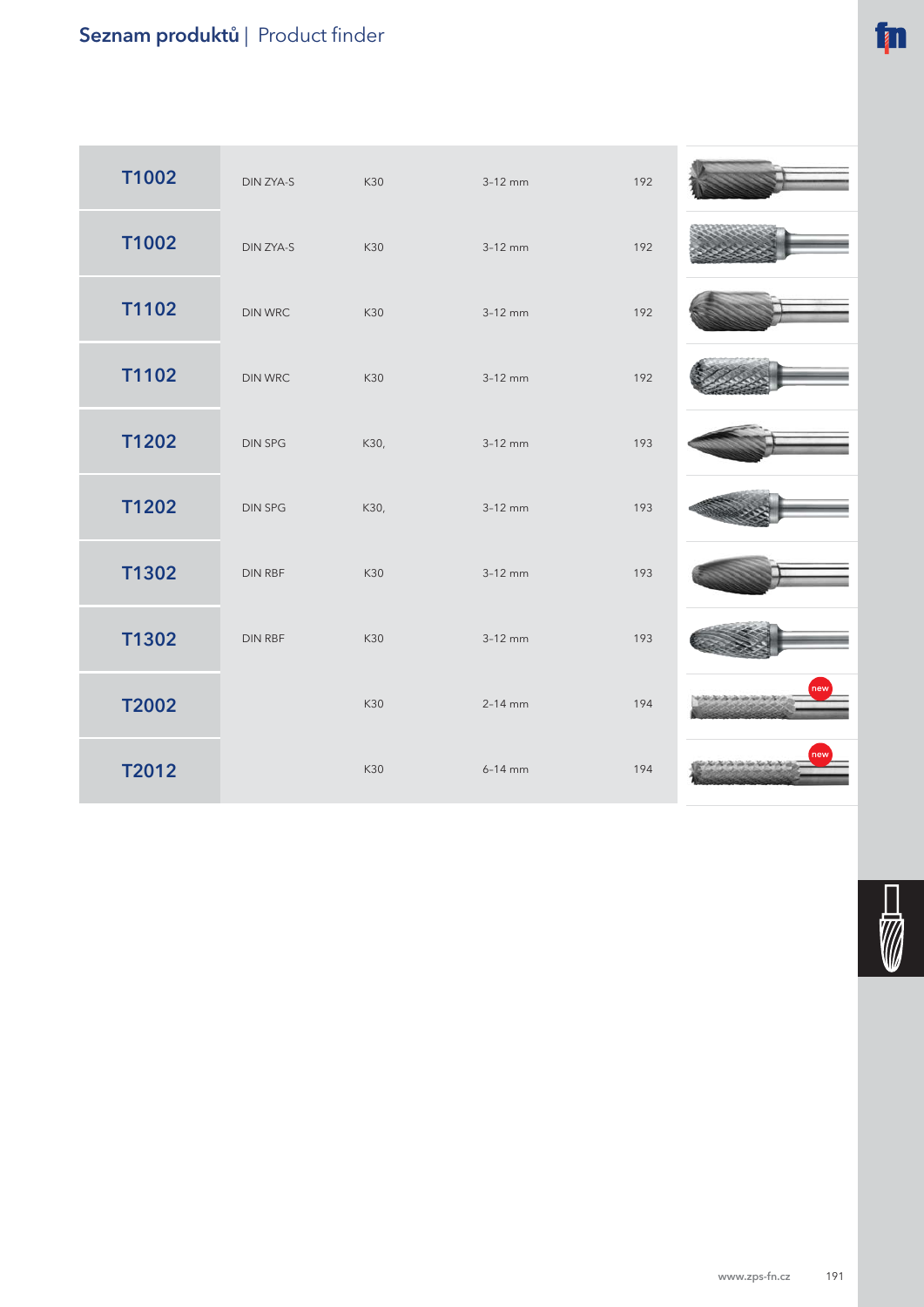## **Technické frézy SK** | SK

Rotary burrs SC  $EN$ 

**in** 

 $\boxed{DE}$ Frässtifte VHM

 $\boxed{RU}$ Бор-Фрезы твердосплавные



| D  | d | $\mathbf{I}_1$ | I <sub>2</sub> | <b>DIN</b><br>T1002 | <b>DIN</b><br>T1102 | <b>T1002MY</b> | <b>T1002MX</b> | <b>T1102MY</b> | <b>T1102MX</b> |
|----|---|----------------|----------------|---------------------|---------------------|----------------|----------------|----------------|----------------|
| 3  | 3 | 38             | 14             | ZYA-S               |                     | .030           | .030           |                |                |
| 3  | 3 | 38             | 14             |                     | <b>WRC</b>          |                |                | .030           | .030           |
| 6  | 6 | 50             | 16             | ZYA-S               |                     | .060           | .060           |                |                |
| 6  | 6 | 50             | 16             |                     | <b>WRC</b>          |                |                | .060           | .060           |
| 8  | 6 | 65             | 20             | ZYA-S               |                     | .080           | .080           |                |                |
| 8  | 6 | 65             | 20             |                     | <b>WRC</b>          |                |                | .080           | .080           |
| 10 | 6 | 65             | 20             | ZYA-S               |                     | .100           | .100           |                |                |
| 10 | 6 | 65             | 20             |                     | <b>WRC</b>          |                |                | .100           | .100           |
| 12 | 6 | 70             | 25             | ZYA-S               |                     | .120           | .120           |                |                |
| 12 | 6 | 70             | 25             |                     | <b>WRC</b>          |                |                | .120           | .120           |

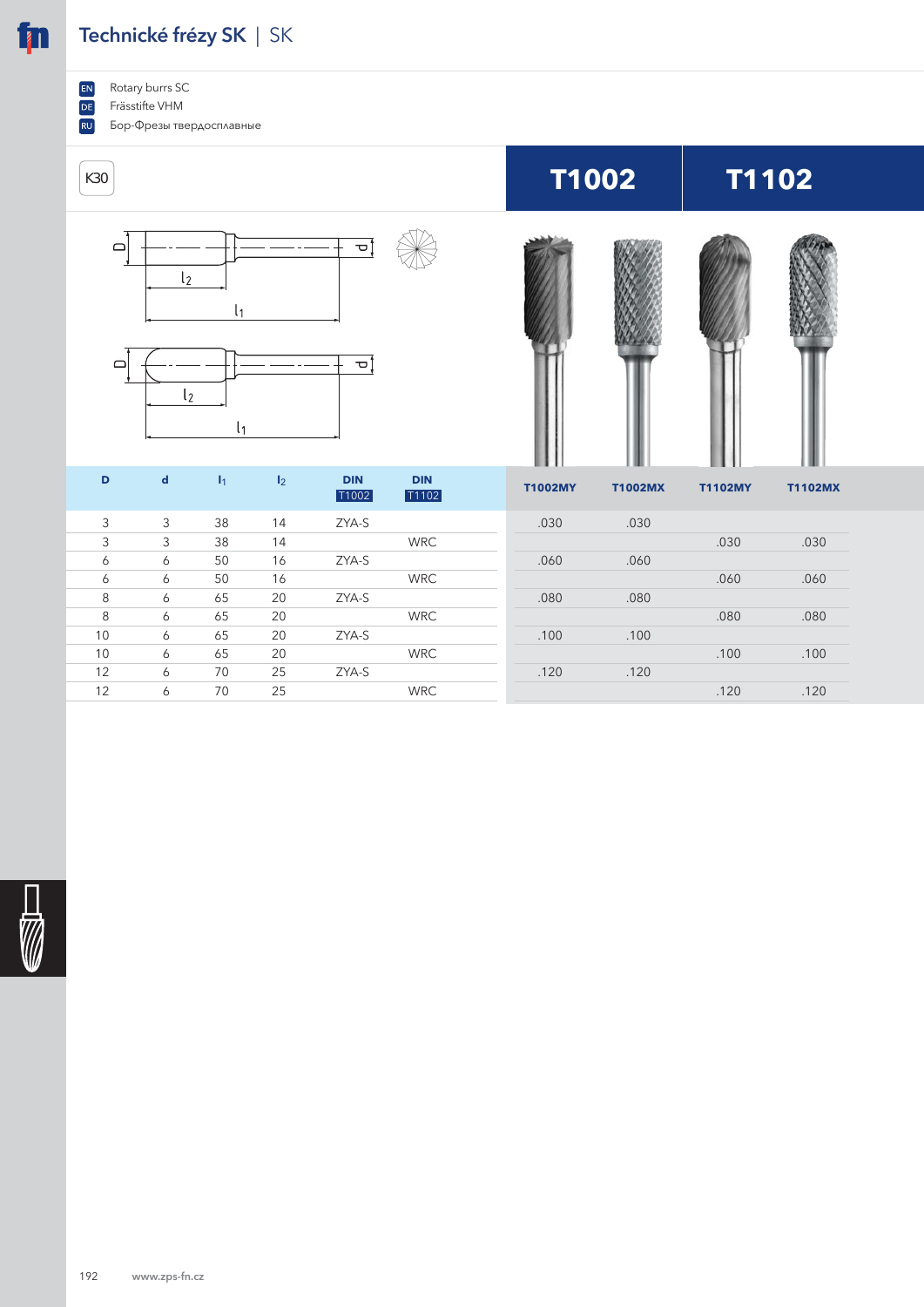## **Technické frézy SK** | SK

EN Rotary burrs SC

 $DE$ Frässtifte VHM

**RU** Бор-Фрезы твердосплавные



8 6 65 20 RBF .080 .080

10 6 65 20 RBF .100 .100

12 6 70 25 RBF .120 .120

8 6 65 20 SPG .080 .080

10 6 65 20 SPG .100 .100

12 6 70 25 SPG .120 .120